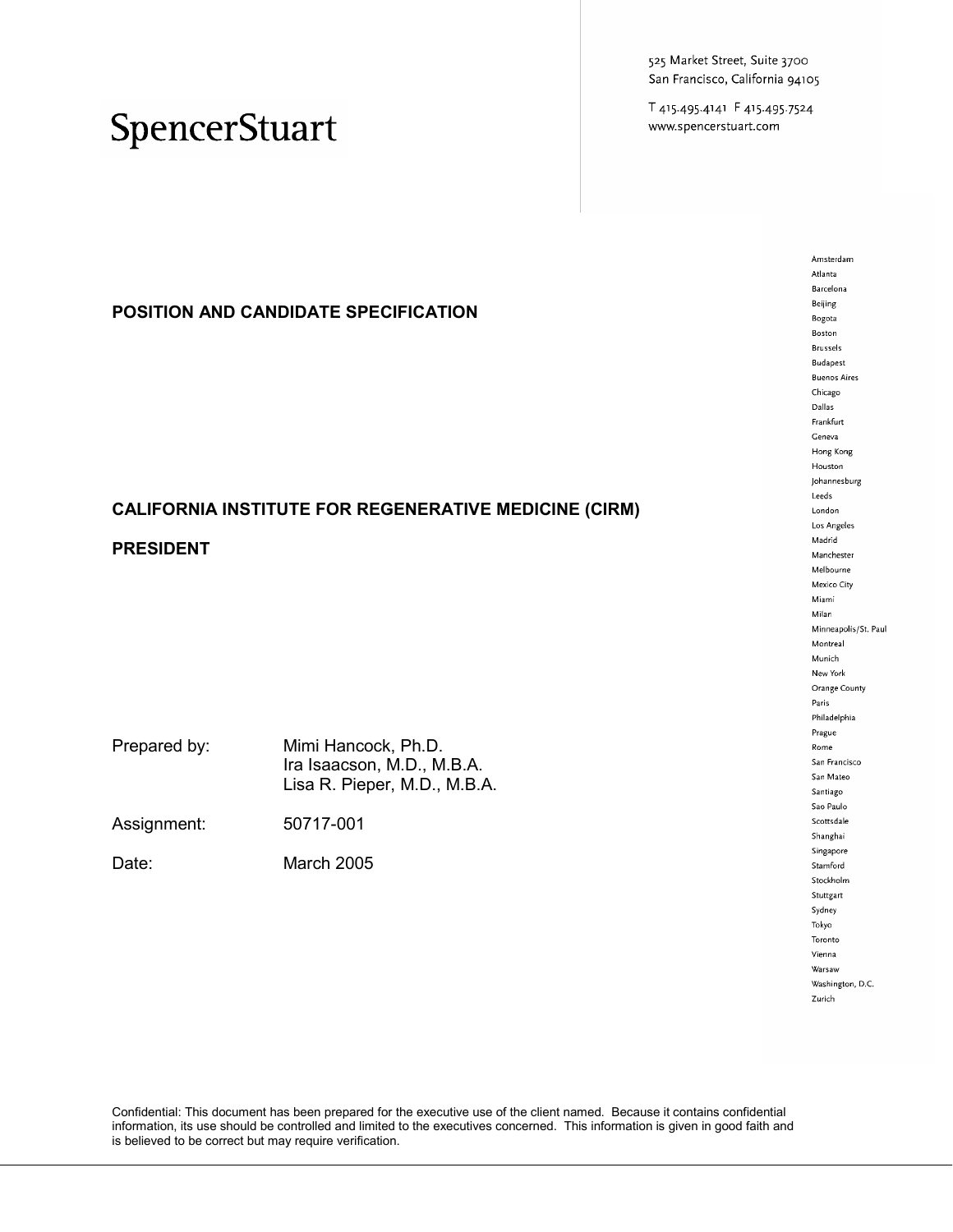#### **POSITION SPECIFICATION**

#### **Client**

The California Institute for Regenerative Medicine (CIRM) was created to support the California Stem Cell Research and Cures Act as an established institute that will issue bonds to support stem cell research, emphasizing pluripotent stem cell and progenitor cell research, and other vital medical technologies for the development of life-saving regenerative medical treatments and cures. The purpose and intent of the initiative is to:

- Authorize an average of \$295 million per year in bonds over a 10-year period to fund stem cell research and dedicated facilities for scientists at California's universities and other advanced medical research facilities throughout the state.
- Maximize the use of research funds by giving priority to stem cell research that has the greatest potential for therapies and cures that cannot, or are unlikely to, receive timely or sufficient federal funding, unencumbered by limitations that would impede the research. Research shall be subject to accepted patient disclosure and patient consent standards.
- Assure that research is conducted safely and ethically by including provisions to require compliance with standards based on national models that protect patient safety, patient rights, and patient privacy.
- Prohibit the use of bond proceeds of the initiative for funding of human reproductive cloning.
- Improve the California health care system and reduce the long-term health care cost burden on California through the development of therapies that treat diseases and injuries, with the ultimate goal to cure them.
- Require strict fiscal and public accountability through mandatory independent audits, open meetings, public hearings, and annual reports to the public. (i.e., Independent Citizen's Oversight Committee (ICOC)).
- Protect and benefit the California budget by: postponing general fund payments on the bonds for the first five years; by funding scientific and medical research that will significantly reduce state health care costs in the future; and by providing an opportunity for the state to benefit from royalties, patents, and licensing fees that result from the research.
- Benefit the California economy by creating projects, jobs, and therapies that will generate millions of dollars in new tax revenues for the state.
- Advance the biotechnology industry in California to a position of world leadership, serving as an economic engine for California's future.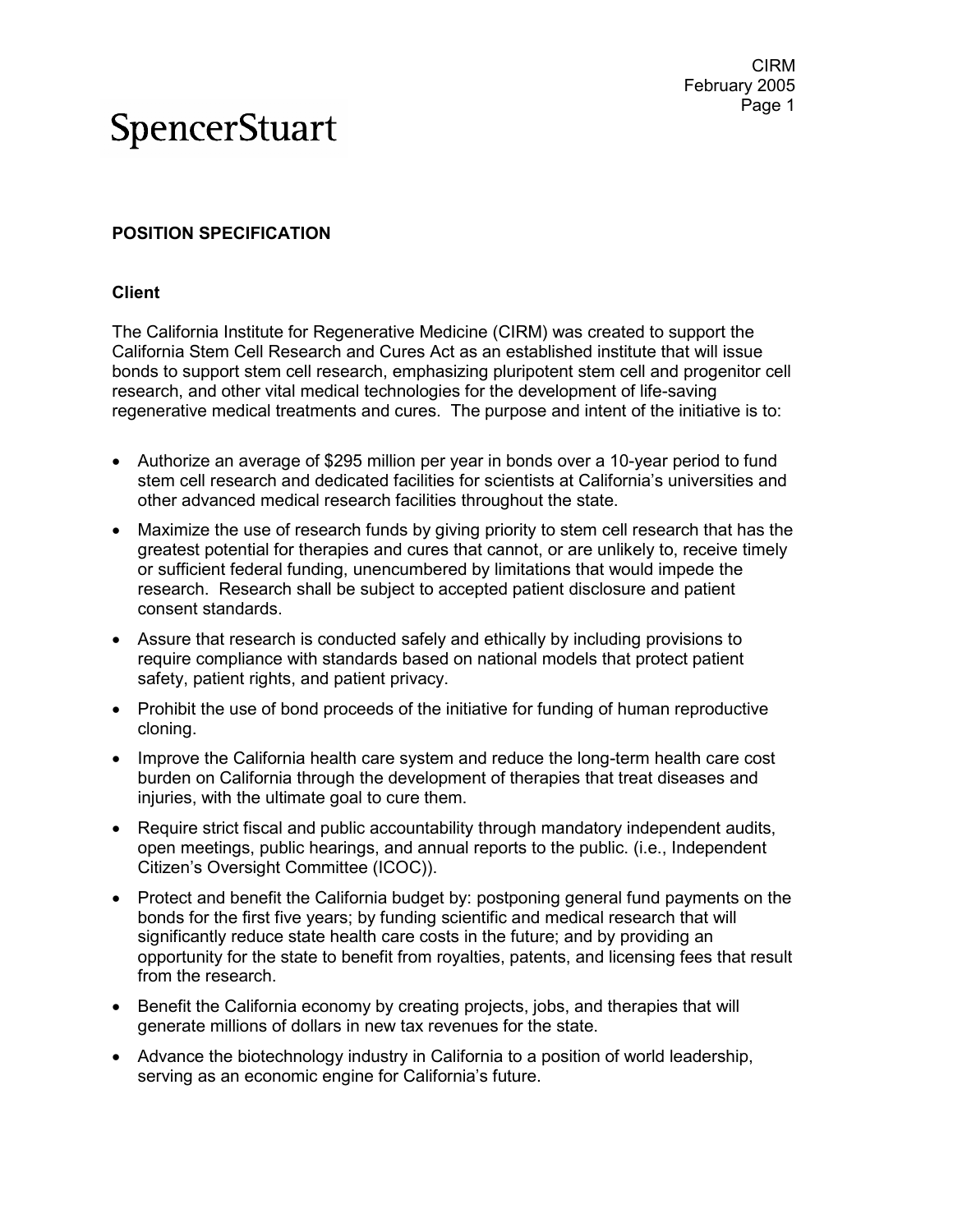The Institute is governed by the Independent Citizen's Oversight Committee (ICOC). The Institute's purpose is to:

- Make grants and loans for stem cell research, for research facilities, and for other vital research opportunities to realize therapies, protocols, and/or medical procedures that will result in, as speedily as possible, the cure for, and/or substantial mitigation of, major diseases, injuries and orphan diseases.
- Support all stages of the process of developing cures, from laboratory research through successful clinical trials.
- Establish the appropriate regulatory standards and oversight bodies for research and facilities development.

The California Institute for Regenerative Medicine was created as a result of the successful passage of Proposition 71, known as the California Stem Cell Research and Cures Act, which was approved by a 59% vote in the last statewide elections in November 2004. Relevant aspects of the legislation have been included as an addendum to this document. The full text of Proposition 71 may be viewed on the following website http://www.voterguide.ss.ca.gov/propositions/prop71text.pdf.

The State of California is an equal opportunity employer.

#### **Position Summary**

The CIRM President will act as the chief executive and will oversee the many aspects of implementing and operating the requirements of Proposition 71, including: recruiting an exceptional team of leading scientific and medical minds in the United States for the institution's working groups; developing and managing an appropriate executive and administrative operating team for the Institute; and, developing recommendations for the grant of research monies from the Institute, as well as the corresponding licensing and intellectual property framework.

The President of the CIRM must be a nationally recognized leader with vision, scientific credibility and exceptional leadership skills, unassailable integrity, a keen appreciation of the financial and business aspects of scientific research, a sense of urgency and ability to deliver results, and a profound respect for the ethical issues involved in this project. He or she also must be comfortable operating in a very public capacity, adept at working with a board or other oversight body, have a good rapport with regulators, and sufficiently selfpossessed to not be perturbed by criticism or controversy.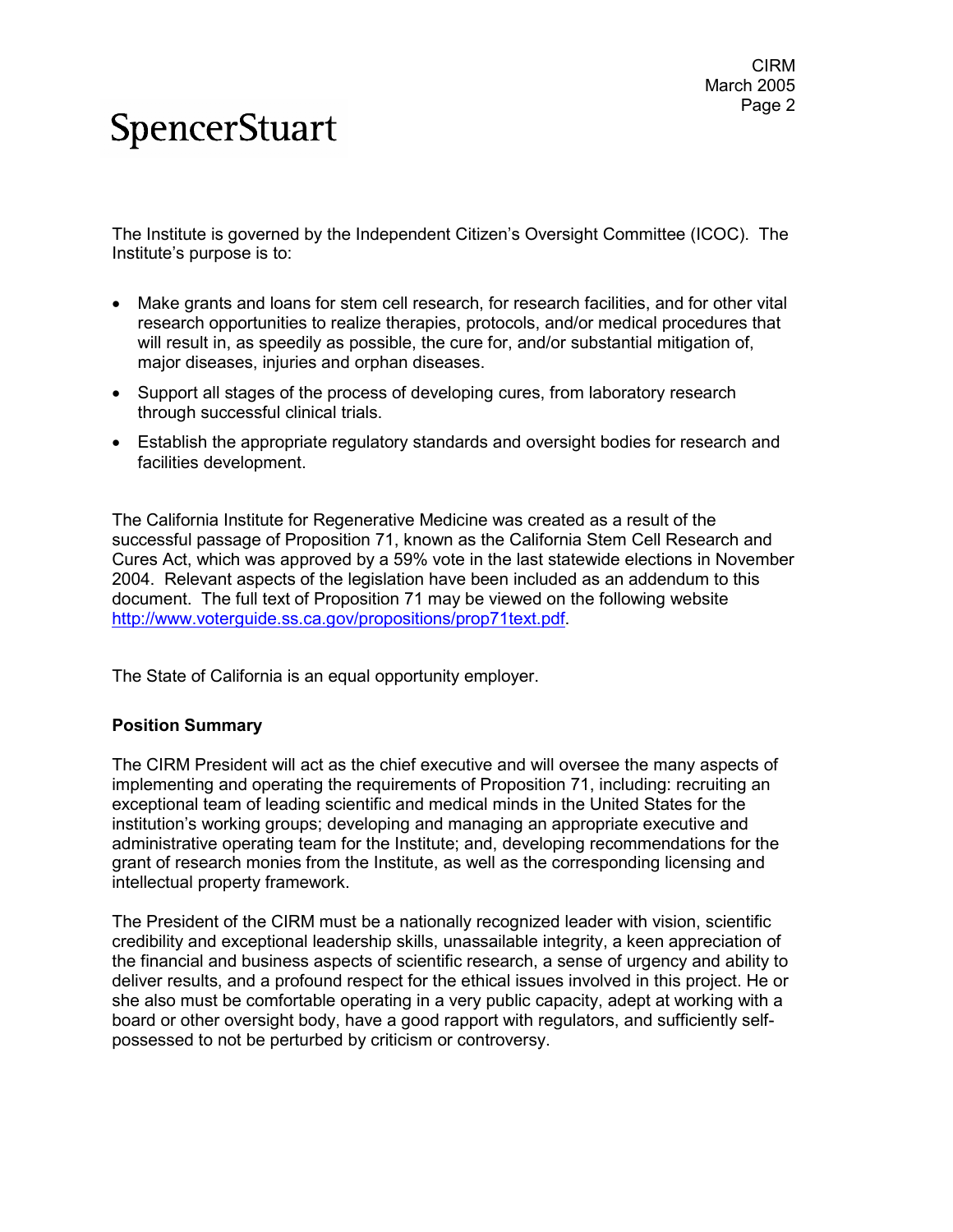**Key Relationships** 

| Reports to:              | Independent Citizens Oversight Committee (ICOC), a<br>board of 29 citizens established by Proposition 71<br>and composed of patient advocates, President and<br>Deans of leading schools in the state of California,<br>including Schools of Medicine, a Chancellor of the<br>UC System, Presidents of Research Institutes and<br>experienced executives from industry.                                                             |
|--------------------------|-------------------------------------------------------------------------------------------------------------------------------------------------------------------------------------------------------------------------------------------------------------------------------------------------------------------------------------------------------------------------------------------------------------------------------------|
| Direct reports:          | The President will oversee all of the operational<br>executives that s/he appoints to the management<br>team. It is anticipated that this will include the key<br>executives typical of a research organization of this<br>size, including a Chief Scientific Officer, a Chief<br>Operating Officer, a Chief Financial Officer, a Chief<br>Administrative Officer, a Head of Human Resources<br>and additional specialized counsel. |
| Other key relationships: | The President will oversee three key committees and<br>working groups, including the Grants Committee, the<br>Facilities Committee, and the Standards Committee. The<br>President will also coordinate with the office of the Chairman<br>(Robert Klein) of the ICOC, who manages the public policy,<br>external communications, and non-scientific external aspects<br>of the CIRM, as outlined in Proposition 71.                 |

#### Major Responsibilities

The President's primary responsibilities are to:

- Serve as the chief executive of the institute;
- Recruit the best scientific and medical talent in the United States to serve the Institute on its working groups;
- Collaborate with the established working groups to develop recommendations on grants, loans, facilities, and standards; facilitate the evaluation of working group recommendations by the ICOC and, when approved, lead the implementation of these recommendations.
- Implement all decisions on the aforementioned and on general matters of the ICOC;
- Hire, direct and manage the staff of the Institute;
- Develop the budgets and cost control programs of the Institute;
- Participate in developing the Institute's strategic plan;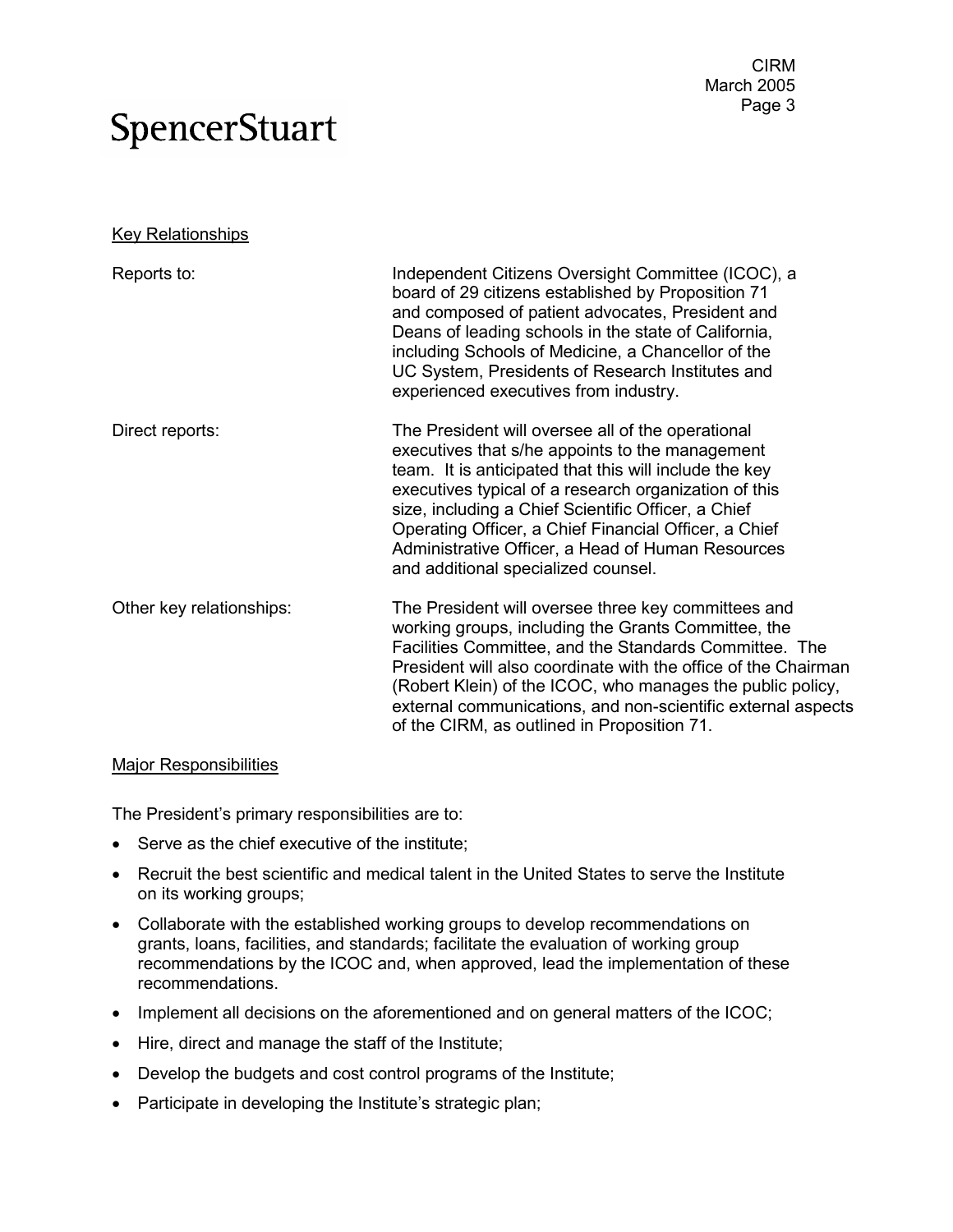• Manage compliance with all rules and regulations of the ICOC, including the performance of all grant recipients; manage and execute all intellectual property agreements and any other contracts pertaining to the Institute or research it funds.

#### **CANDIDATE SPECIFICATION: KEY SELECTION CRITERIA**

#### **Ideal Experience**

The successful candidate will have some combination of the following:

- Track record of setting, and effectively communicating, the vision for an organization.
- Demonstrated excellence in managing a research-based, or research-funding-based, organization in academia or industry, ideally in a multi-disciplinary and public environment.
- An MD, PhD or MD/PhD. While the specific academic discipline or area of expertise is less important than scientific accomplishments and professional reputation, there is a requirement of a personal commitment to stem cell research or related medical therapies and technologies. A demonstrated commitment to best-in-class research that positively impacts medical practice and patient care is essential.
- A firm commitment to both basic and applied research, translational medicine and moving biomedical research efforts into clinical trials and/or the development of successful therapies and/or relevant technology.
- Track record of attracting and developing top-tier scientific talent for biomedical research.
- Experience designing an organization and creating and managing the infrastructure to enable an innovative high-functioning, rapidly growing scientific enterprise.
- Public speaking and/or extensive experience communicating scientific subjects to both professional and non-technical audiences, and comfort with and tolerance of managing diverse and conflicting opinions and input.

#### **Critical Competencies For Success**

#### *Scientific Credibility:*

The successful candidate will have a reputation for scientific credibility, as demonstrated, for example, by peer-reviewed publications of their research; other relevant experience might include oversight or experience in patents/IP, contribution to the creation of successful therapeutic products, editorial board positions, relevant society memberships, leadership positions in industry or academia, or other forms of acknowledgement of stature in scientific and/or medical circles.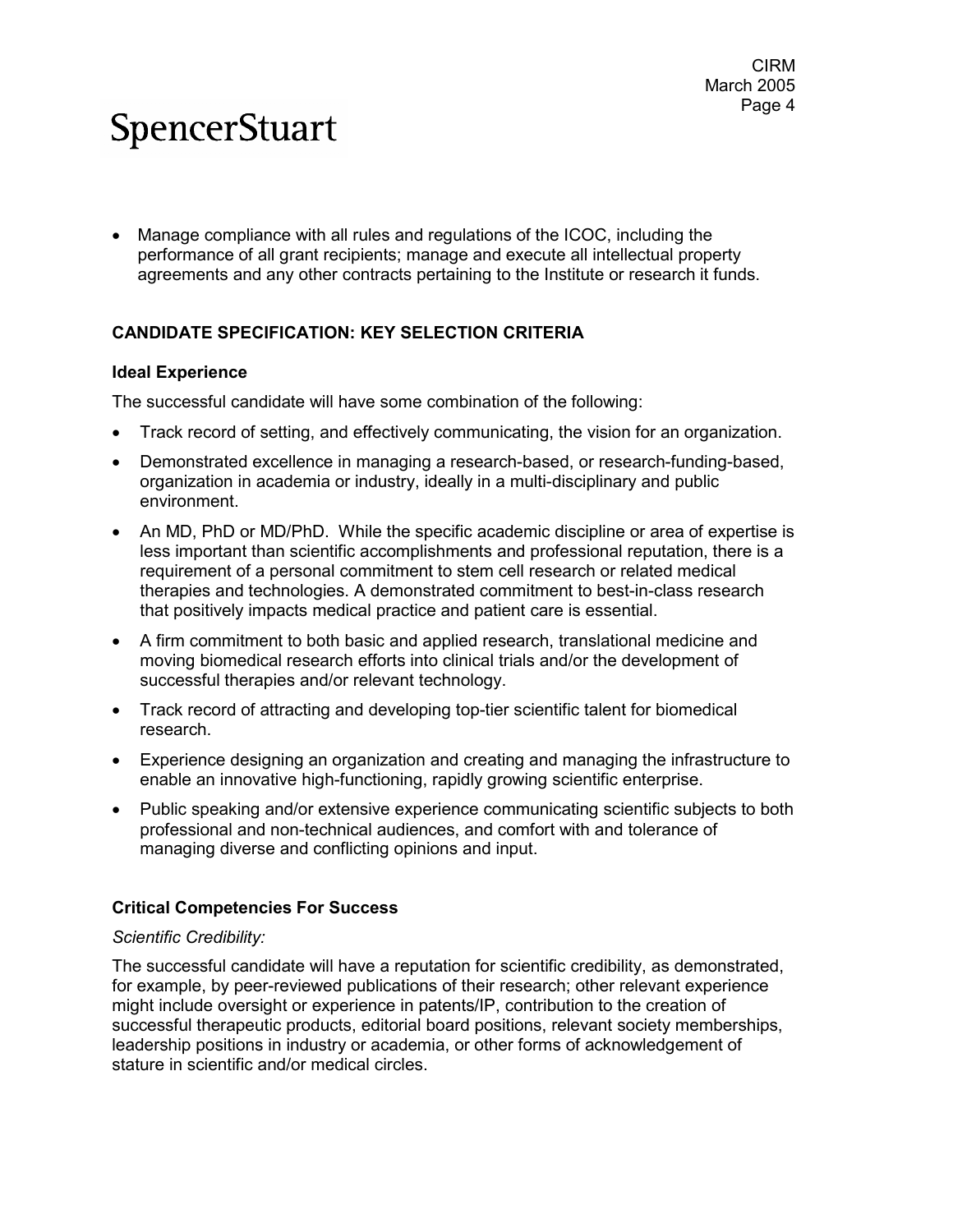#### *Team Leadership Abilities:*

Evidence of an ability to create and inspire high-performance teams is sought in the ideal candidate, as seen in a history of identifying, developing and retaining top-tier talent, removing barriers to success, providing resources to accomplish agreed-upon objectives, and using a variety of techniques to facilitate the subordination of individual needs in order to achieve a common goal. Exemplary leadership will have been demonstrated by having overcome significant complexity in forging a team-based culture.

#### *Collaborative Skills:*

The ideal candidate will work as well through influence as through direct authority. (S)he will initiate the forging of collaborations and be comfortable sharing responsibility and engaging others in successfully arriving at joint decisions. To be successful, the candidate will show an awareness of sources of conflict and an ability to constructively manage the issues and stakeholders in order to arrive at mutually beneficial outcomes. Experience in successfully overcoming cultural, historical or political barriers in forging new relationships or teams, or a leadership role in aligning disparate stakeholders in establishing innovative partnerships, is particularly valued.

#### **Other Personal Characteristics**

- Organized and results-oriented; able to prioritize and willing to hold others and self accountable regarding commitments and goals.
- An inspiring presence; confident, yet low-ego.
- A personable, inclusive style of interaction.
- A high degree of personal and professional integrity and credibility.

#### **LOCATION**

Temporary location: Emeryville, California

Permanent location: The permanent location will be in the state of California, and it is anticipated that the decision regarding the permanent location will be made by the second quarter of 2005.

#### **COMPENSATION**

The CIRM is committed to providing a competitive compensation package commensurate with the experience and accomplishments of the new President, and the challenges of establishing a new institute. Under Proposition 71, the governing board of CIRM, the Independent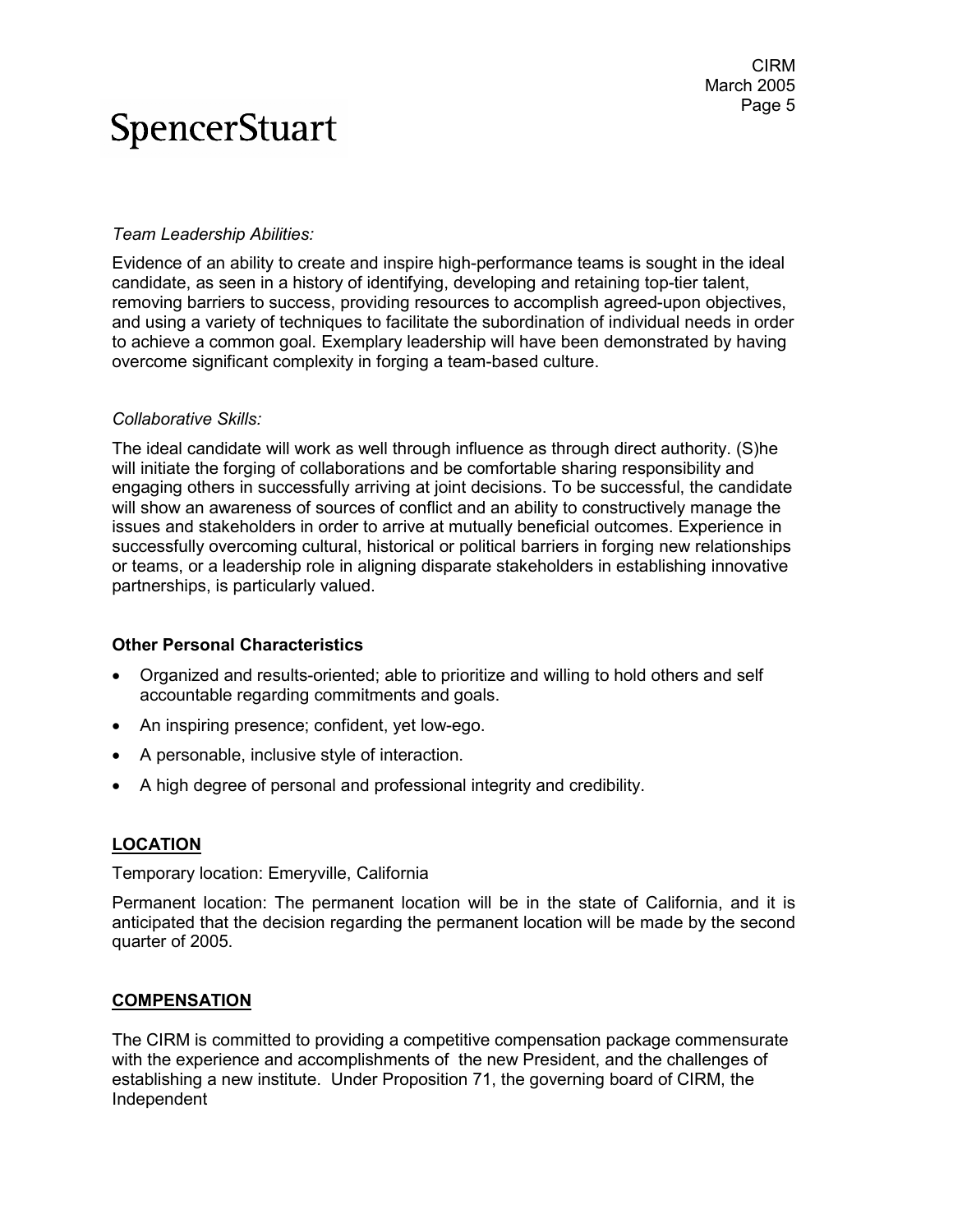Citizens' Oversight Committee ("ICOC") has authority to establish the salary for the president "within the range of compensation levels for executive officers . . . of medical schools within the University of California system and the nonprofit academic and research institutions" from which members of the ICOC are appointed.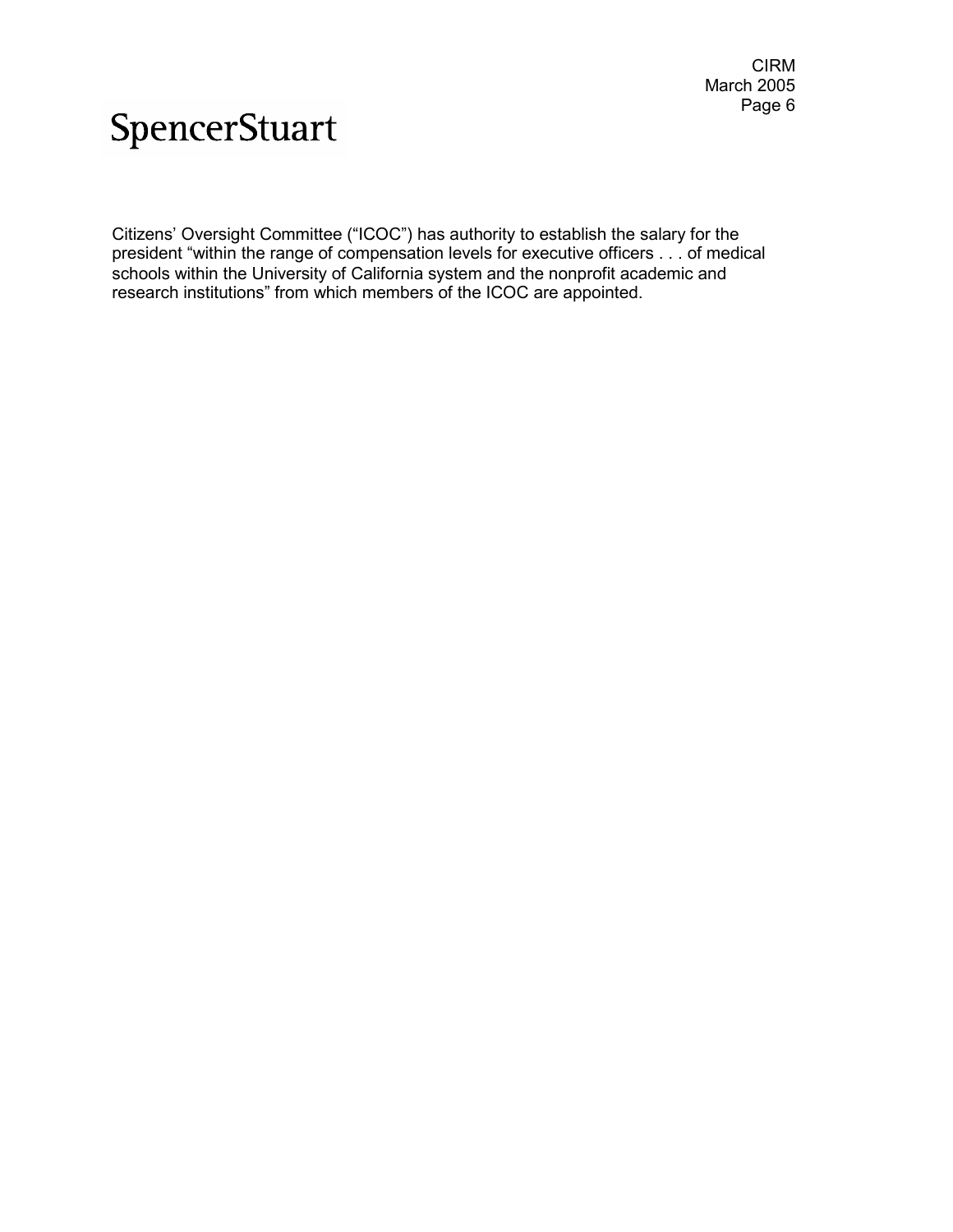#### CIRM March 2005 Page 7

# **SpencerStuart**

#### **ADDENDUM – ADDITIONAL INFORMATION (as excerpted directly from Proposition 71)**

#### **Role of Independent Citizens Oversight Committee (ICOC)**

- Oversee the operations of the Institute.
- Develop annual and long-term strategic research and financial plans for the Institute.
- Make final decisions on research standards and grant awards in California.
- Ensure the completion of an annual financial audit of the Institute's operations.
- Issue public reports on the activities of the Institute.
- Establish policies regarding intellectual property rights arising from research funded by the Institute.
- Establish rules and guidelines for the operation of the ICOC and its working groups.
- Perform all other acts necessary or appropriate in the exercise of its power, authority, and jurisdiction over the Institute.
- Select members of the working groups.
- Adopt, amend and rescind rules and regulations to carry out the purposes and provisions and to govern the procedures of the ICOC.
- Request the issuance of bonds from the California Stem Cell Research and Cures Finance Committee and loans from the Pooled Money Investment Board.
- Modify funding and finance programs to optimize the Institute's ability to achieve the objective that its activities be revenue-positive for the State of California during its first five years of operations, without jeopardizing the progress of its core medical and scientific research program.

#### **Role of ICOC Chairperson**

The Chairperson's primary responsibilities are:

- To manage the ICOC agenda and work flow, including all evaluations and approvals of scientific and medical working group grants, loans, facilities and standards evaluations.
- To supervise all annual reports and public accountability requirements.
- To manage and optimize the Institute's bond financing plans and funding cash flow plan.
- To interface with the California Legislature, the United States Congress, the California health care system and the California public.
- To optimize all financial leverage opportunities for the Institute and to lead negotiations for intellectual property agreements, policies and contract terms.